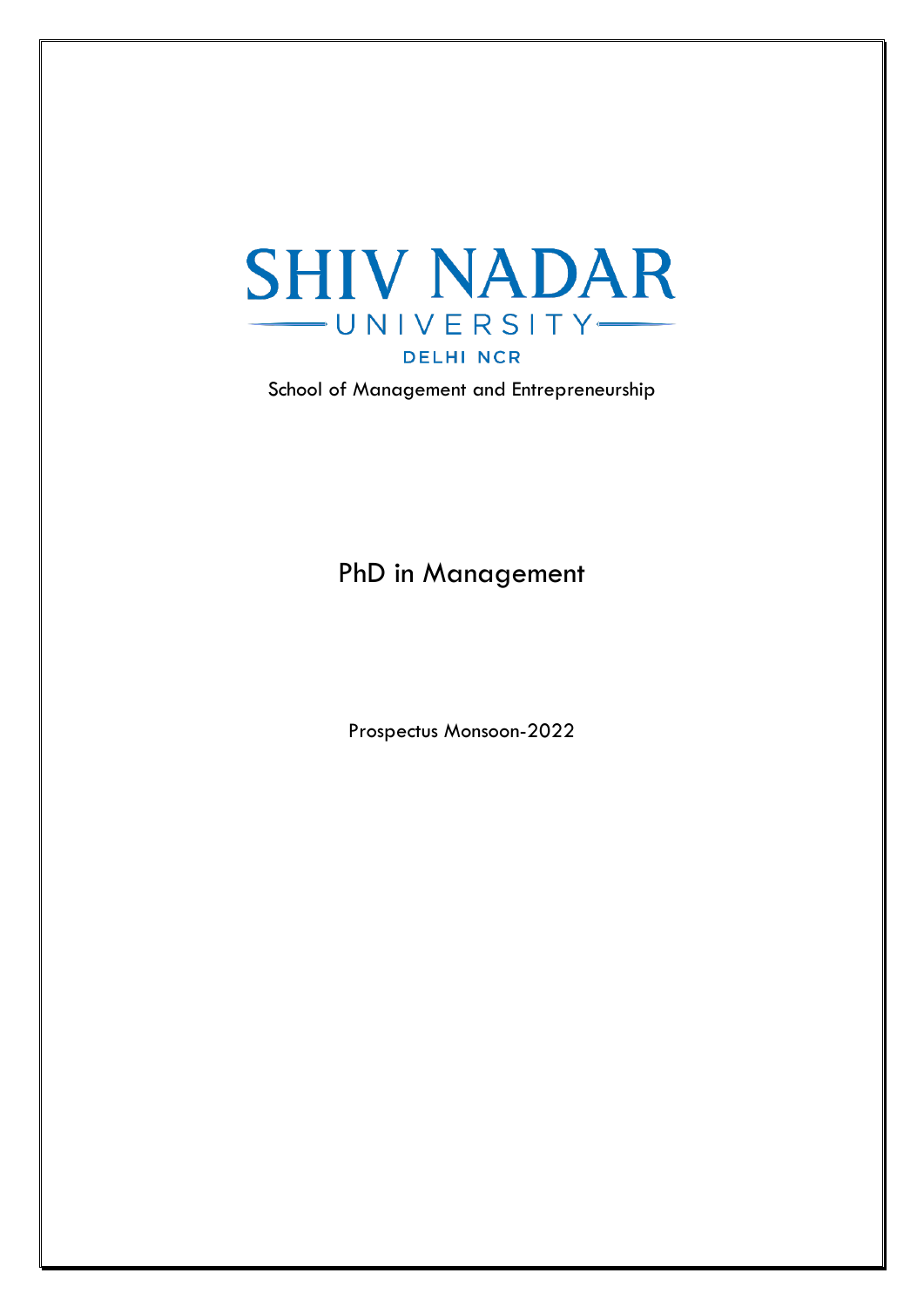## **Dean's message**

Dear Applicant,

The School of Management & Entrepreneurship (SME) is pleased to announce the  $4<sup>th</sup>$  batch of its Ph.D. in Management program. We take pride in being one of the apex schools within one of India's foremost research focused, multi-disciplinary universities. Through our Ph.D. program, we welcome all scholars with a genuine passion in management research to reexamine and re-engineer the paradigms of management thoughts, principles and models.



Shiv Nadar University has an intellectually vibrant eco-system that provides an appropriate bedrock for all research-oriented programs. As a Ph.D. student of SME at SNU, you will be able to broaden your research canvas and draw on intricate corelations from the interplay of the diverse knowledge bodies within the University's intellectual ecosystem. You will be taught and mentored by a world-class research faculty of international repute, which in turn will prepare your academic pursuit with global systemic standards.

If found eligible for financial support, you can also expect to receive best-in-class monthly doctoral stipend for your scholarly pursuits. The Ph.D. program will help you transform your knowledge and perspective for successful careers in both academics and business research and analytics.

So, if you aspire to be a scholarly thought leader in relevant disciplines of management, we encourage you to explore the possibilities offered by this unique Ph.D. program in management from Shiv Nadar University's School of Management and Entrepreneurship.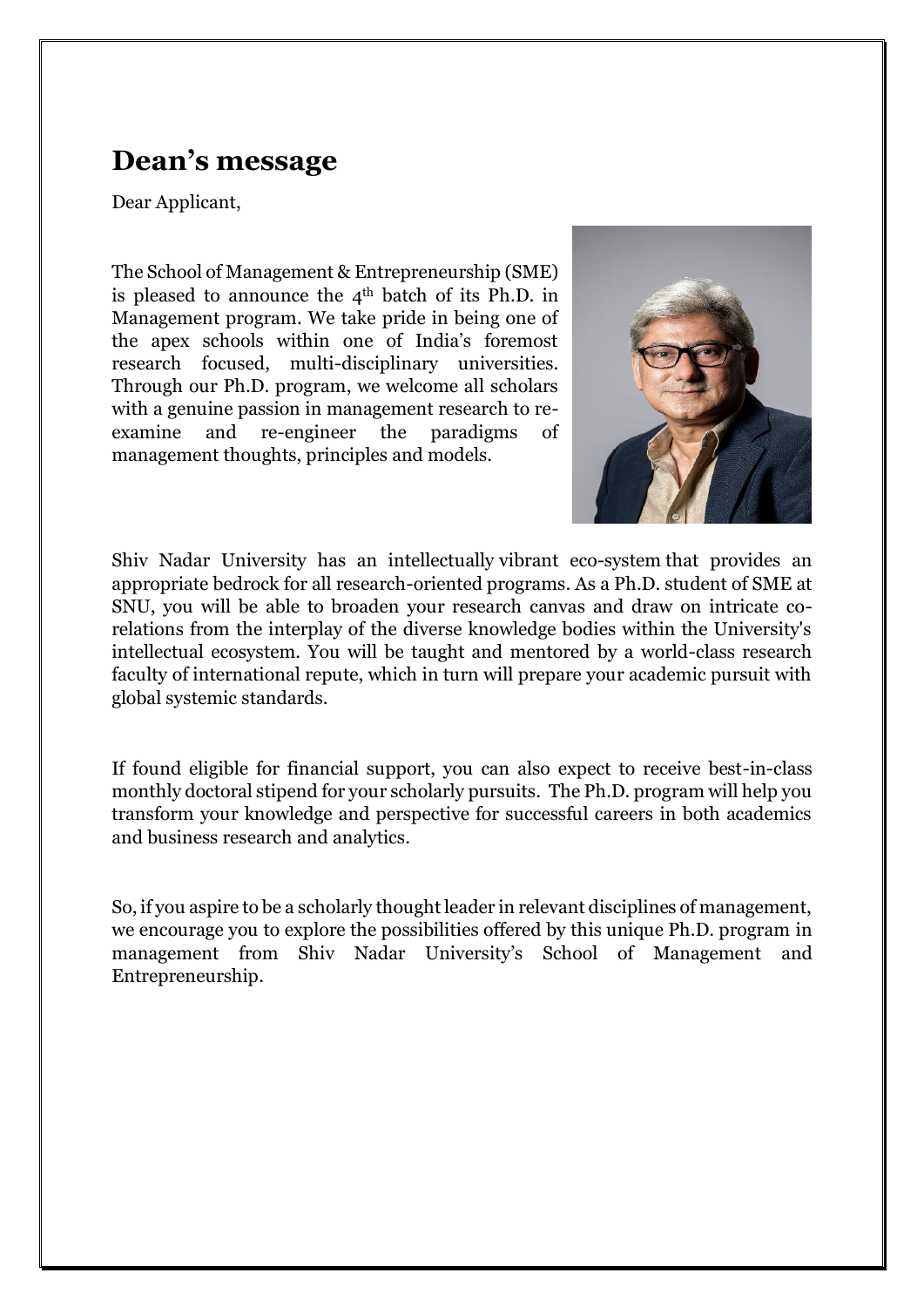## **Mission**

The Ph.D. program of SME aims at training and developing candidates for a career in research in management theory and practice, who would be at the forefront of creating and disseminating knowledge. The academically strong and methodologically rigorous program will prepare the candidate for a wide spectrum of areas in management and allied disciplines.

# **Admission Criteria**

Admission to PhD program at SME is a three-stage process:

- 1. Online application form
- 2. SME-Research Admissions Test
- 3. Personal interview

### *1. Online application form*

Candidates with the following academic qualifications from recognized Universities / Institutes are eligible to apply for the PhD program of the School of Management and Entrepreneurship:

- Post graduate in any discipline, with a minimum of 60% marks in their eligibility examinations or an equivalent CGPA.
- PGDMs recognized by competent authority as equivalent to Master's degree
- Professional certifications considered equivalent to Master's degree
- A Four Year Undergraduate Program (FYUP) with research component

Candidates need to upload certificates as proof of their educational qualification.

### *Statement of purpose*

The prospective candidate needs to apply with specific department preference(s) of the School that matches with the candidate's area of research interest. Along with the application document, the candidate needs to submit a "Statement of Purpose" of about 2000 words, explaining the following:

- *Research interests:* A short and precise description of the candidate's research focus, explaining the reasons for the interest in the chosen area.
- *Academic background*: A write-up on how the candidate's academic background makes him / her a suitable candidate for PhD in Management at **SNU**
- *Your Strength*: What are your strengths and how relevant are they for accomplishing your goals?
- *Future plans with PhD*: Explaining your plans for life after PhD.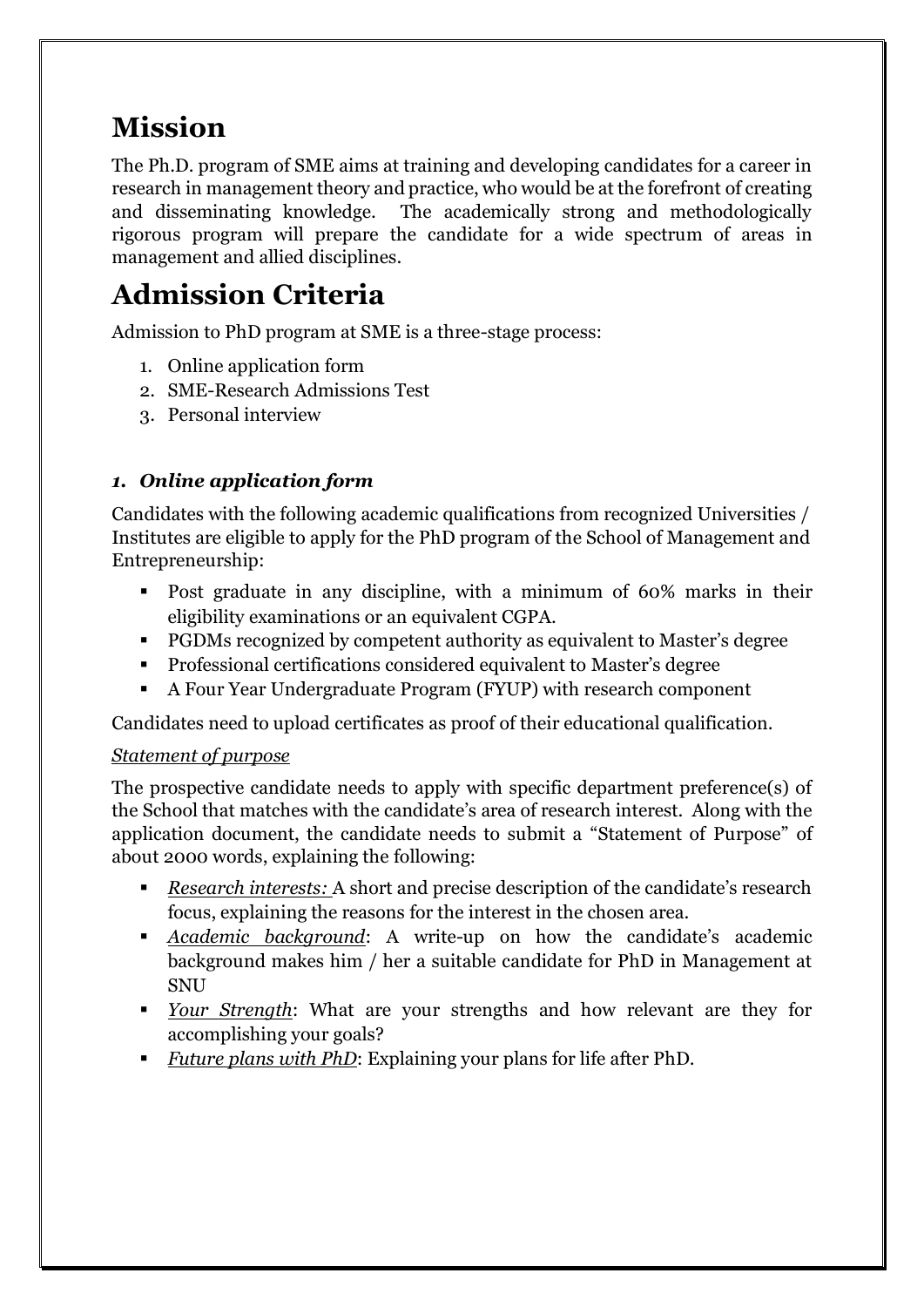#### *2. SME-Research Admissions Test (SME-RAT)*

SME-RAT is mandatory for those who do not have a valid national / international test scores, viz. UGC-JRF/NET, CAT, GATE, GMAT, GRE etc. Candidates who possess any such valid score need to upload the softcopy on the admissions portal; such candidates will go straight to the round 3, i.e. interview.

#### *3. Interview*

Candidates who have been shortlisted for interview will have to give two Academic Areas of preference; interviews will be conducted by the faculty members belonging to those academic areas. Please visit [\(https://sme.snu.edu.in/about/faculty\)](https://sme.snu.edu.in/about/faculty) to know more about the academic areas and their primary research areas to which your research interest matches.

The candidate's application folder containing the application form, certificates of academic and other credentials and the statement of purpose will be shared with the candidate's chosen Academic Area(s). The academic areas in turn will conduct the interview. During this stage, the candidate will be tested for their inquisitive knowledge in the chosen field, suitability for a high-quality research program and their intent and interest towards teaching and research.

### *Profile of a Desirable Candidate*

While we admit candidates who successfully complete the three-stage process to the program, preferences will be given to:

- UGC-JRF candidates
- Candidates sponsored by their organization or any other funding agency
- Candidates with a high score in other qualifying exams such as CAT, XAT, MAT, ATMA, NMAT, GATE, or GRE
- Full-time faculty members of any recognized university or institution
- Full-time research associates or fellows working with recognized research institutions
- Those who have publications in refereed journals or conference proceedings
- Managers with at least 2 years of experience in large-scale industrial organizations
- Post graduates who are motivated to pursue research and teaching as a career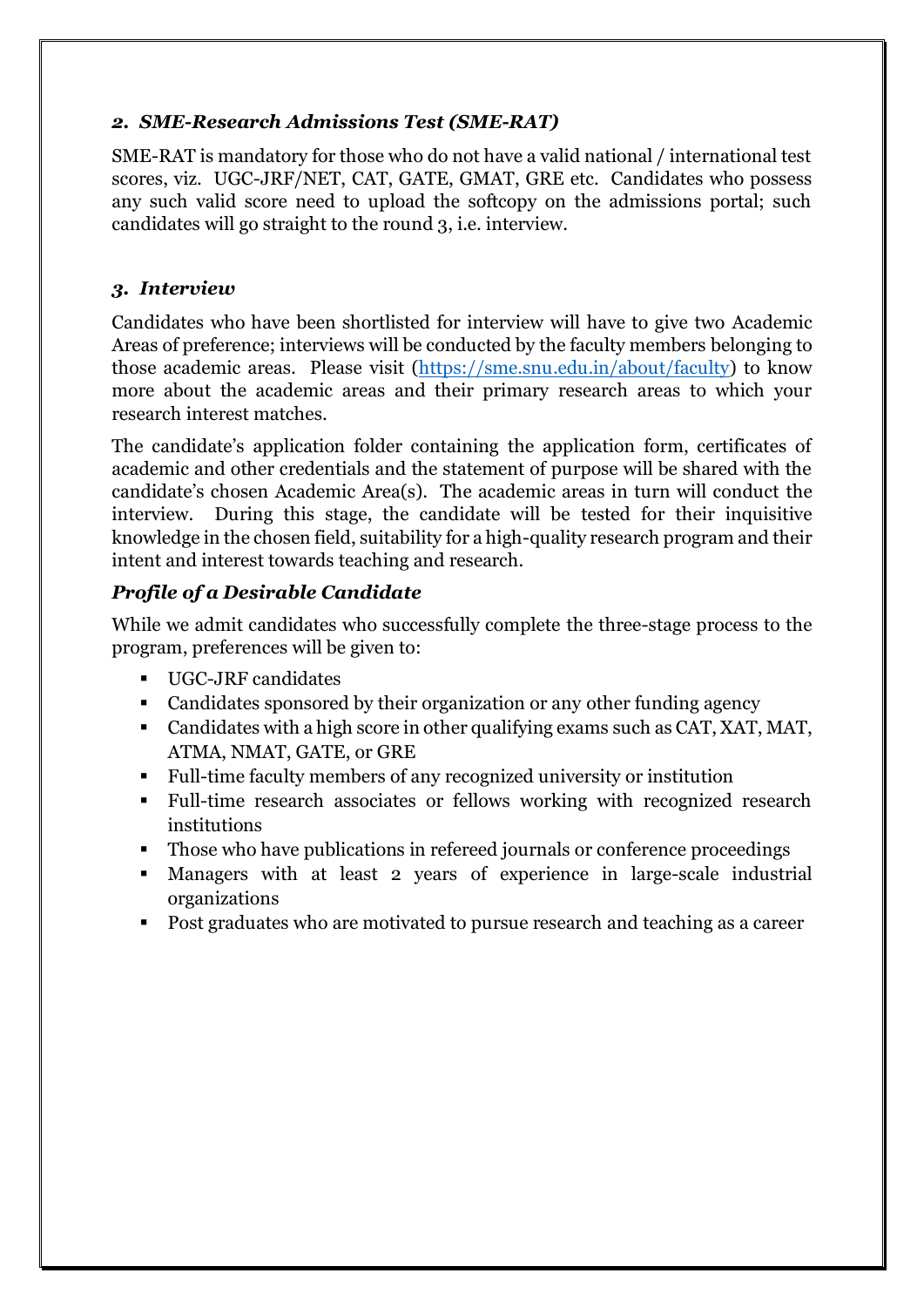# **How to Apply?**

Prospective candidates to the PhD program in management may visit the SNU website and fill the online application forms  $\omega$  [Register \(snu.edu.in\)](https://applications.snu.edu.in/OnlineAppPG/public/application/Register/index). Once the process is complete, the PhD office at SME will invite the candidate for an interaction at SNU campus<sup>1</sup> . SNU will **not** reimburse the travel and accommodation expense of the candidates for participation in the selection process.

Key dates to remember:

• Application opens: April 15 2022 (Friday)

 $Round - 1 processing:$ 

- Cut-off date: May 15 2022 (Sunday)
- Date of SMAT: May 23 2022 (Monday)
- Date of interview: May 26 and 27 2022 (Thursday and Friday)
- Announcement of result: on or before May 31 2022 (Tuesday)

### Round  $-2$  processing:

- Cut-off date: June 27 2022 (Monday)
- Date of SMAT: July 04 2022 (Monday)
- Date of interview: July 07 and 08 2022 (Thursday and Friday)
- Announcement of result: on or before July 15 2022 (Friday)

### *Classes begin: Third week of August 2022*

### *Please note:*

The University reserves the right to call [or] not to call a particular candidate for appearing in the interview.

## **Program Overview**

The Ph.D. program at SME is structured to enhance the inquisitive knowledge in pursuit of advancing the field of study with new knowledge. It allows students considerable flexibility to work on their topics of scholarly interest that satisfy their intellectual curiosity. The pre-thesis course-work is designed to create a launch pad for a good quality research output. It has two broad objectives, viz., (1) to arm the candidates with the necessary tools and techniques of data analysis and pattern identification (2) to sensitize the extensive knowledge already created in management and allied topics.

SME's PhD program encourages researchers to take up projects that are multidisciplinary in nature, either among the academic areas of the School or from among the vast pool of research areas of other Schools at SNU. Of course, the core of the research project needs to be firmly grounded on a topic of interest in management. An

**<sup>.</sup>** <sup>1</sup> Information on the mode of interview will be intimated to the candidates based on the government regulations and Campus SOPs, strictly following Covid-19 protocols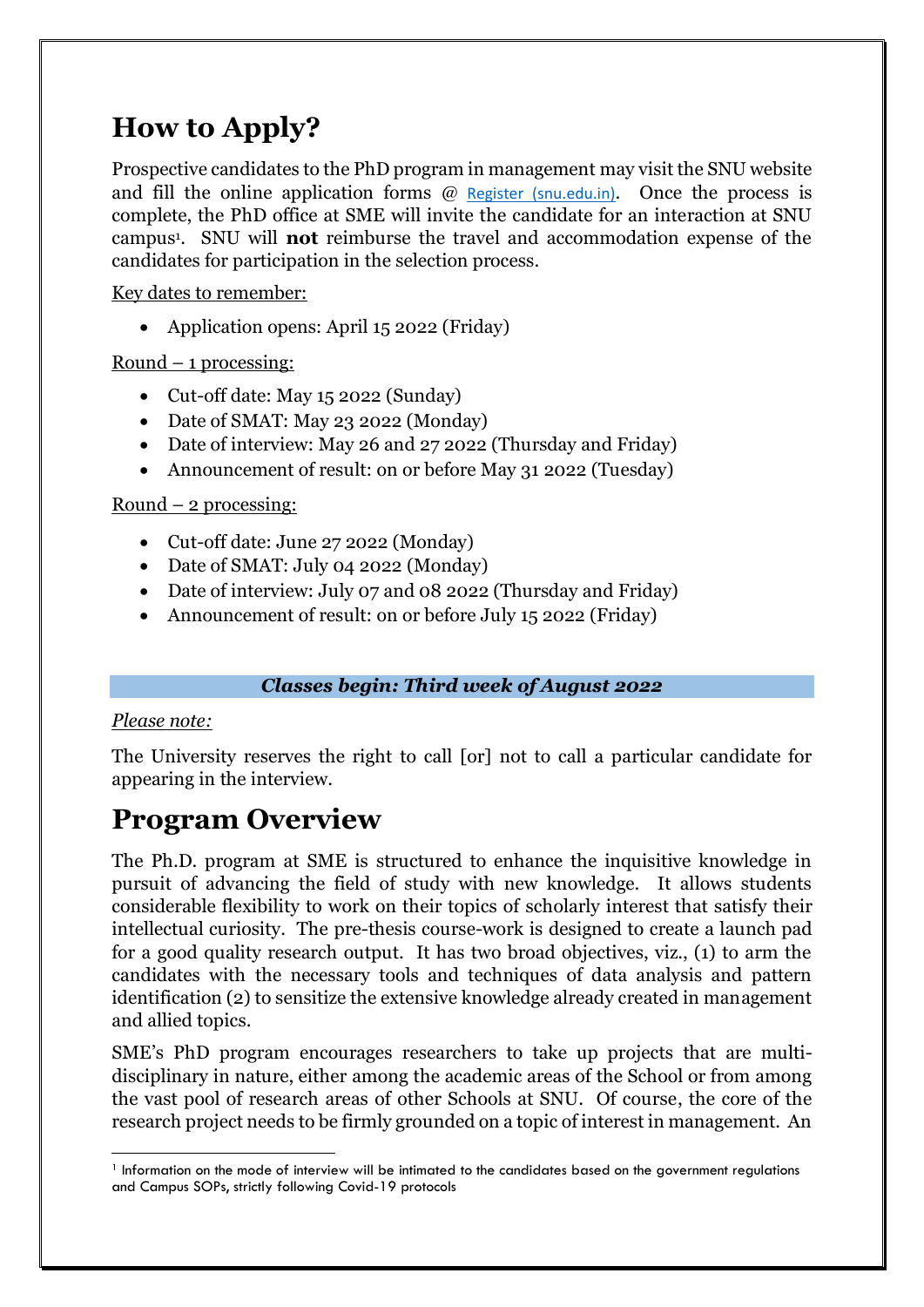enabling multi-disciplinary research environment and the competitive camaraderie among teachers and researchers at SNU provide many opportunities to the PhD candidate in sailing through the knowledge pool from among the entire SNU community. The maximum duration of the program is 4 years; however, in special cases the student may be given an additional semester to complete all the requirements of the program.

## **Indicative Program Structure**

Typically, the PhD program at the SME will have two years of intense course work followed by thesis work. As a dynamic, young institution SNU and SME adapt to the changing needs in real time. Accordingly, the PhD course work will be announced in due course, as it is undergoing extant review.

Usually, the candidate will start working on identifying precise research topic and potential thesis supervisor from the first day of his / her joining the Institute for PhD. The current SNU regulations require the candidates to finalise the thesis supervisor and thesis committee by the end of the second semester of the program. By the end of second year (i.e. at the end of fourth semester) a comprehensive viva and thesis proposal seminar will have to be completed.

### **Course Work Credits and Grade Requirements**

The candidate has to undergo a mix of PG and PhD level course work during the first two years. Barring a few compulsory courses, candidates can choose to complete rest of the course requirements by undergoing a variety of electives offered at graduate level based on his / her research interest and on the suggestions of the thesis supervisory committee.

A PhD candidate will forfeit his/her right to continue the program, on the occurrence of any one of the following during the course work period of 2 years from the date of joining:

- 1. Failing to earn a minimum of 7 CGPA
- 2. Earning one 'F' or two 'D' grades

In such cases, full-time students would be deregistered from the program and the fellowship will stop immediately.

### **Program Advisor**

On joining the School, each PhD candidate will be assigned to a "Program advisor' who would act as a mentor till a regular thesis supervisory committee is formed. The program advisor will take the candidate through the period of course work, committee formation and related academic and administrative matters.

### **Thesis Supervisor and Doctoral Committee**

Ideally, the process of identifying the potential Research Supervisor and formation of a Doctoral Committee would start from day-1 of the program. SME expects this process to be completed by the end of the second semester (i.e., by the end of Spring 2023 for those who are admitted in Monsoon 2022). The first doctoral committee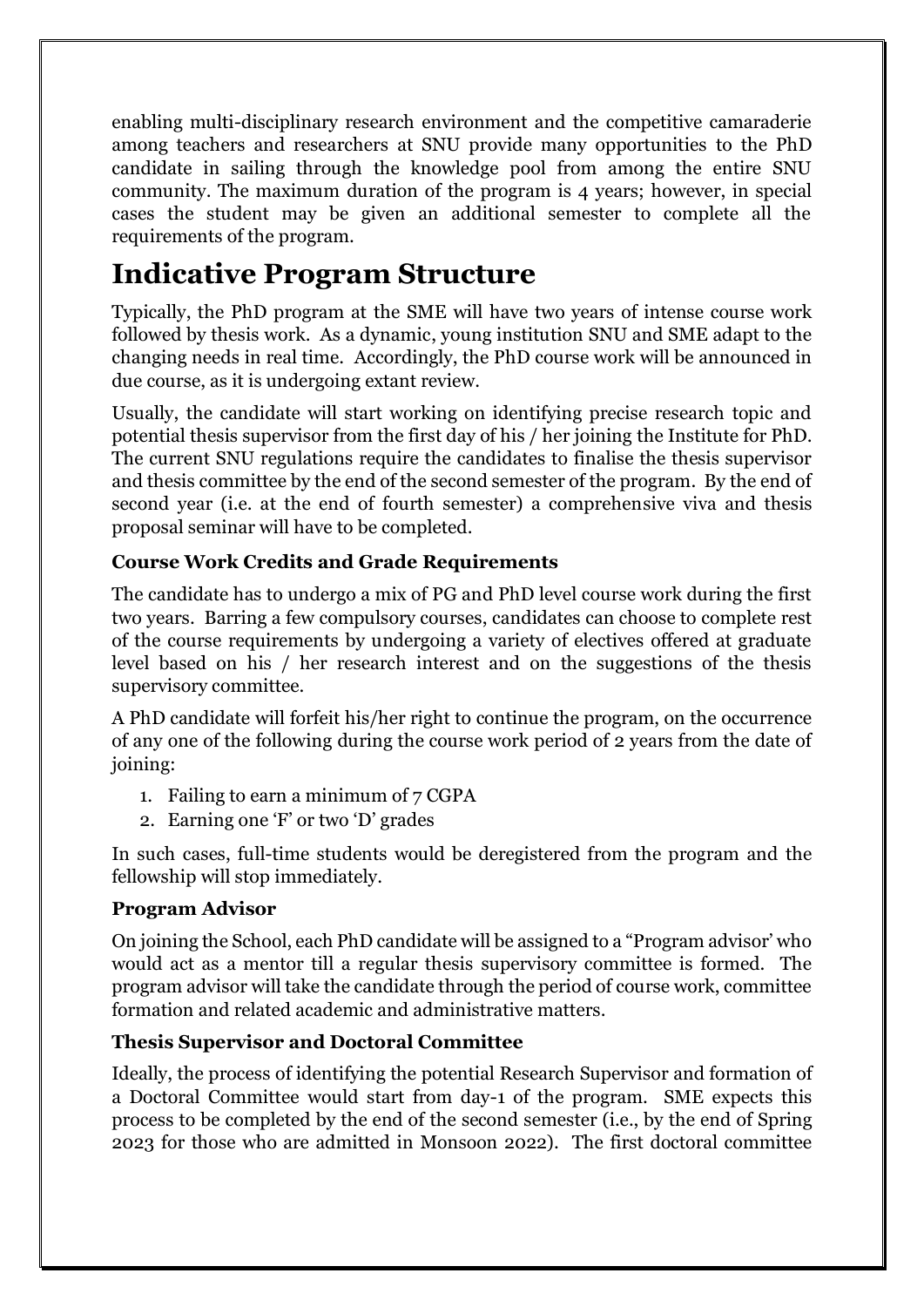meeting and the Comprehensive Viva Voce (CVV) will be scheduled before the end of the following semester.

At the CVV, the candidate is expected to present his/her broad theme and direction of the intended research project. In addition, an oral examination will test the proficiency of the candidate in the subjects of study during the past two semesters. The CVV committee will consist of the members of the DC and another SNU faculty outside of SME, who is related to and well familiar with the proposed field of research of the candidate.

A maximum of two attempts given to the candidate to clear the CVV. The CVV will be conducted during the first half of July and December every year. For candidates who are unsuccessful in clearing the CVV in their first attempt, another opportunity will be given during the month of August. A failure to clear the CVV in these two attempts will result in the complete elimination of the candidate from the program. The candidate will be considered eligible for Candidacy to PhD only if he/she clears the CVV.

### **Post-Candidacy Progress Meetings (DTD 899)**

Post-candidacy, the candidate's progress will be reviewed by the DC before the end of each semester, until the final submission of the thesis report in the specified format. Assuming a normal progress of thesis work, a candidate will be submitting his/her final thesis report within the following six semesters after the completion of coursework. Each such review seminar with DC is named as Doctoral Thesis (Code: DTD 899) with 12 credits of course equivalence. An 'S' grade will be awarded in DTD 899 for the semester if the scholar's progress in research is satisfactory; 'U' grade will be awarded in DTD 899 if the scholar's progress in research is unsatisfactory.

### **Primary Area of Research**

It's the Academic Department at SME to which the candidate has applied for and admitted to. This department will have the primary administrative responsibility towards the candidate and will co-ordinate with related departments of SME or other Departments / Schools of the University in cases of inter-disciplinary theses. Usually, the Thesis Supervisor will also be appointed by this "Primary" department. However, given the changed preferences and nature of the proposed work, the candidate will be allowed to change his/her primary Area of affiliation with the consent of the respective departments and the research advisor(s).

### **Fees and Financial Aid**

Detailed information about the fee structure and the nature of assistantships are available on the website ([Phd\\_Fee\\_Structure\\_2022.pdf \(snu.edu.in\)](https://snu.edu.in/sites/default/files/Phd_Fee_Structure_2022.pdf)).

All full time PhD students admitted into the program shall receive a doctoral fellowship consisting of a maximum of 100% tuition fee waiver. The student shall also receive a monthly stipend of ₹40, 000 for first two years and ₹45,000 for 3<sup>rd</sup>, 4<sup>th</sup> and  $5<sup>th</sup>$  years. The assistantship is subject to satisfactory performance in the program evaluated continuously, and compliance with all University regulations.

#### **Application Fees**